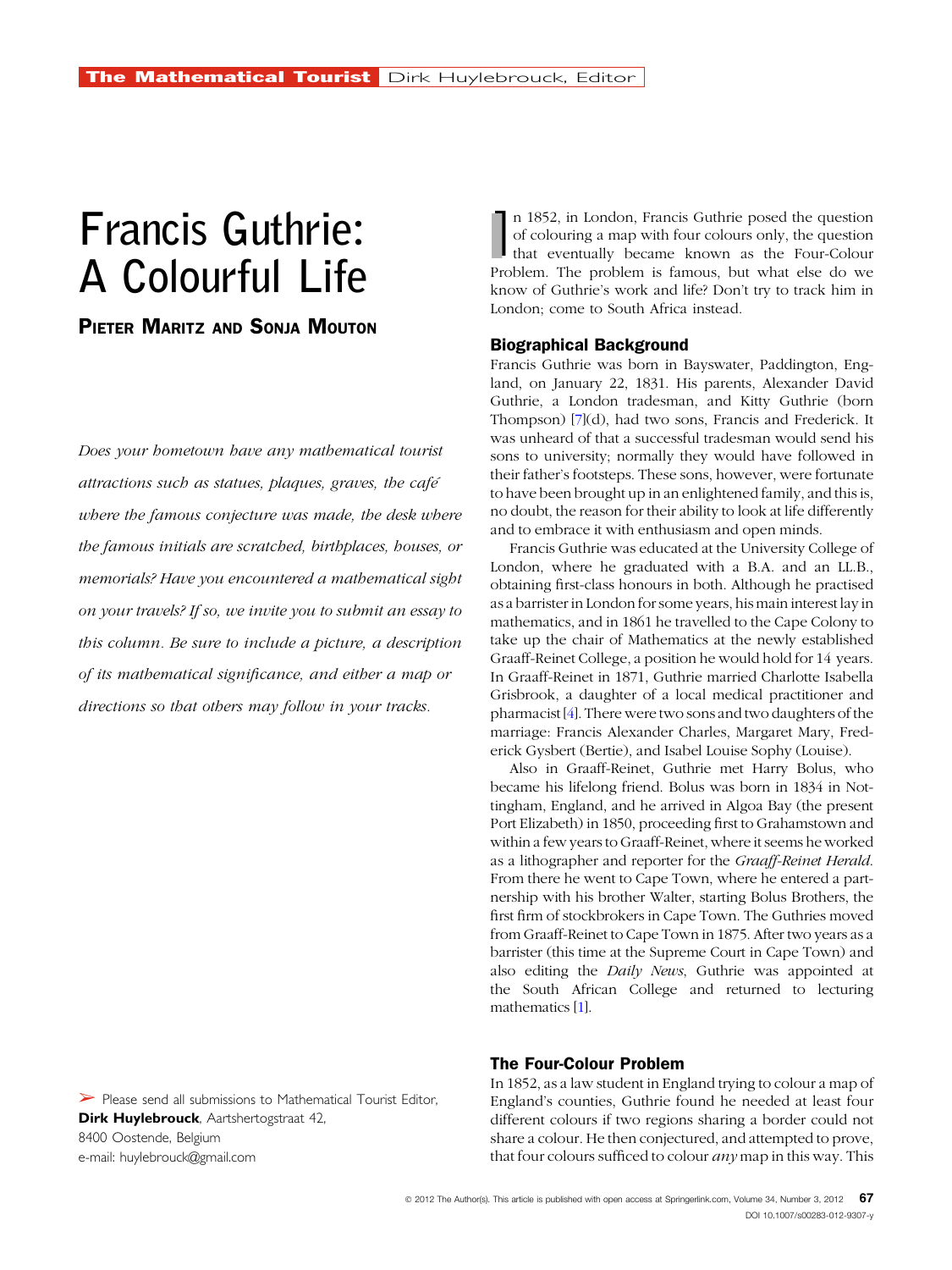was the birth of the famous Four-Colour Problem, or Four-Colour Conjecture [[10](#page-8-0)].

Since his brother was at the time a student of Augustus de Morgan, Guthrie asked him to convey the details of the problem to De Morgan (who had taught Francis previously). Frederick wrote later [\[5\]](#page-8-0) that De Morgan was very pleased with Francis's work and always gave him due credit whenever the Four-Colour Problem came up. Frederick also mentioned that Francishad not been satisfied with his own (attempted) proof, but instead of sharing his brother's arguments in this note, he wrote ''but the critical diagram was as in the margin''!

On the very day Frederick asked him the question, De Morgan wrote to his friend Sir William R. Hamilton, the distinguished Irish mathematician and physicist of Dublin: ''A student of mine asked me today to give him a reason for a fact which I did not know was a fact—and do not yet. ... If you retort with some very simple case which makes me out a stupid animal, I think I must do as the Sphynx did" De Morgan had hoped that Hamilton would become interested in the map-colour problem, but the latter replied: ''I am not likely to attempt your 'quaternion' of colours very soon.''

De Morgan wrote to other friends trying to interest them in the problem. It remained one of the most famous unsolved problems in topology and graph theory for more than a century, until it was finally proven in 1976 with the aid of computer algorithms [\[10\]](#page-8-0). Francis Guthrie himself wrote nothing more about it.

# The Graaff-Reinet College

James Rose Innes, the Cape Colony's first superintendentgeneral of education, proposed establishing a college in Graaff-Reinet about 1858.This suggestion was met with great enthusiasm by the people of the town, who immediately started to raise money. As envisioned, the institution was to have both preparatory (high school) and higher (university) departments of study. A governing body was put in place that advertised in the colony for professorships for the higher departments. None of the eleven applicants was deemed good enough; eventually two suitable academics from

England were identified. James Gill, a scholar of Cambridge, became the Professor of Classics, and Francis Guthrie was offered the Mathematics chair [\[3\]](#page-8-0). Guthrie, Gill, and the Rev. Andrew Murray and Canon Steabler (as representatives of the governing body) formed the first academic senate [\[6](#page-8-0)].

The opening of the Graaff-Reinet College was a ceremony in true college tradition. The audience included approximately 20 enrolled students. They were all white boys; the education of girls and nonwhite people would only be developed later. Several optimistic and encouraging speeches were made, after which the procession marched to the building on Somerset Street where their temporary classrooms were. This building was the previous location of a store belonging to Walter and Harry Bolus.

The decade that followed was one of academic success, including financial stability and collegiate growth. Both Gill and Guthrie were well qualified and were committed to maintaining high standards in education, as well as being active members of the Graaff-Reinet community. The period of prosperity that followed was in no small measure due to Guthrie's excellence and complete involvement. The Graaff-Reinet College would become quite famous as a result of his students' achievements in mathematics.

The governing body initially concentrated on the higher division and completely neglected to develop the planned preparatory school. This proved to be a serious mistake, because both the best local private school and the government school were closing as a result of financial problems. In June 1864 the preparatory school officially closed [[3](#page-8-0)]. A month later the Graaff-Reinet College moved into its new premises on Bourke Street, where it would be based for more than 40 years [\[6](#page-8-0)]. The original College Building no longer exists, and a provincial building currently occupies the site.

The Board of Public Examiners in Literature and Science in Cape Town offered a written examination for a third-class certificate of matriculation standard. This, as well as the firstand second-class certificate examinations (which were similar to the M.A. and B.A. degrees of the University College of London), were open to all students in the Colony. At the

.........................................................................................................................................................



PIETER MARITZ was born in South Africa and holds the degree of Dr. Wisk. Nat. from the University of Leiden in the Netherlands. His research interests include measure theory, the theory and applications of vector measures and multifunctions, and the history of mathematics and mathematics education. He enjoys hiking in the mountains of the Western Cape region and gardening; he also has some interest in philately.

Department of Mathematical Sciences University of Stellenbosch Private Bag X1, Matieland 7602 South Africa e-mail: pm@sun.ac.za



**SONJA MOUTON** was born in South Africa and holds a Ph.D. from the University of the Orange Free State in Bloemfontein, South Africa. Her main contribution to mathematics is in spectral theory in Banach algebras. Other interests include playing the piano and caring for her five guinea pigs.

Department of Mathematical Sciences University of Stellenbosch Private Bag X1, Matieland 7602 South Africa e-mail: smo@sun.ac.za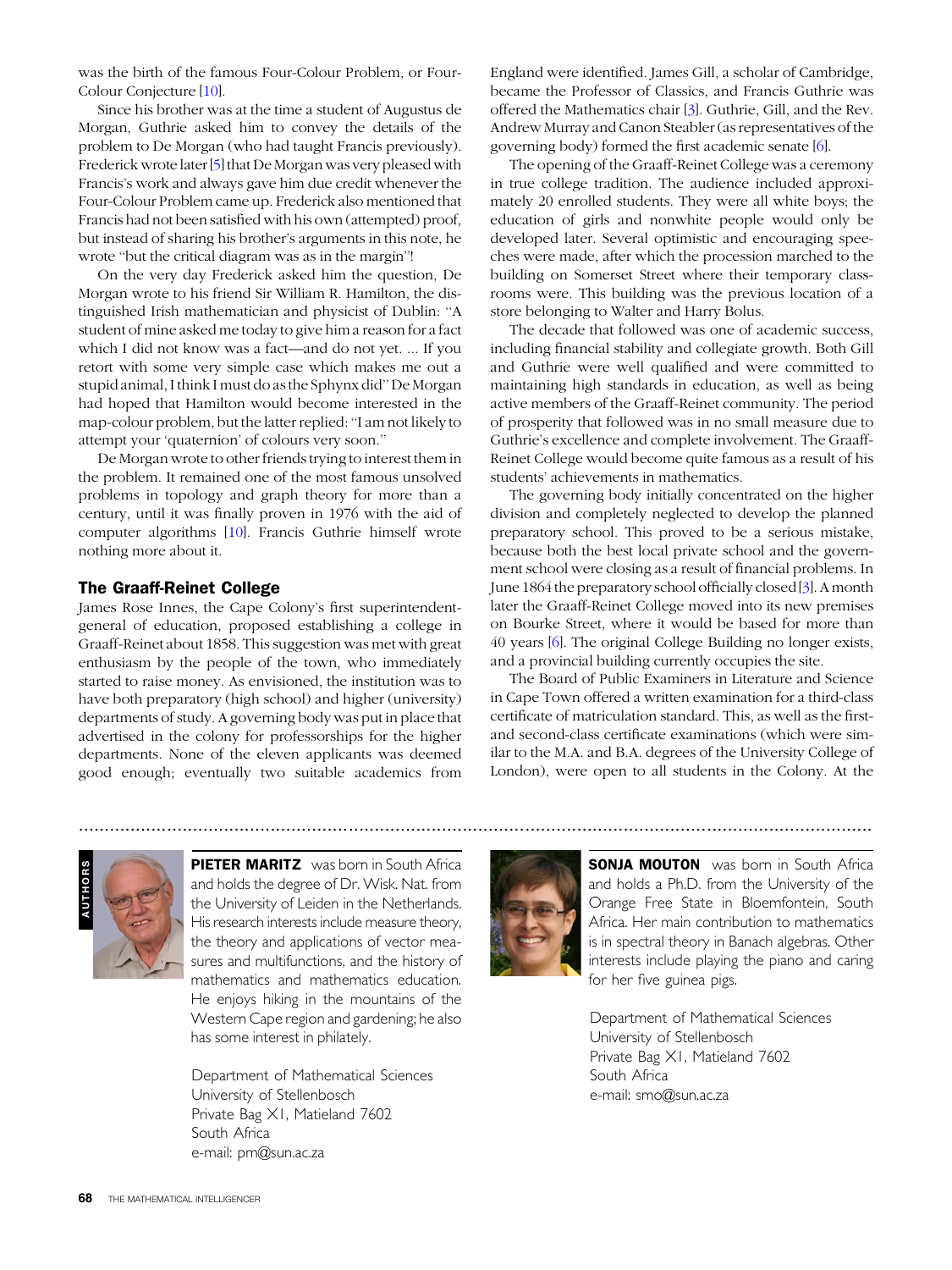

Figure 1. Building on College Avenue. Photo: Graaff-Reinet Museum.

time, the Graaff-Reinet College was one of only eight institutions in the Colony to offer this level of education. Originally, the content level was not much higher than matric. This was to be expected in the light of the problems at the level of preparatory and even elementary education. Yet by 1864 the Graaff-Reinet College had become an excellent academic institution, at least at the matriculation level, and by the late 1860s it excelled even at the higher levels. From 1864 to 1869, a total of 54 candidates from Graaff-Reinet College wrote the examination for the thirdclass certificate; this was the second highest number in the Colony [[3](#page-8-0)]. In 1865 the first prize in Literature and Mathematics  $[6]$ , and in 1867 the Stockenström Prize as the best student of the year in the Colony, were won by students from Graaff-Reinet. In the following year, the latter student obtained a second-class certificate, a qualification that would later be converted to a Cape B.A. by a university act in 1896. In addition, two students passed the second-class certificate test in Literature and Science in 1867, and in 1868 one of these obtained a first-class certificate in Mathematics, which in 1896 was converted to a Cape M.A. These students from Graaff-Reinet therefore count among South Africa's first locally educated graduates.

Unfortunately, this period of prosperity would not continue. By 1869 the number of students was declining, giving rise to retrenchments and even cuts in the annual salaries of the professors. Thinking at the time that the College would not survive these financial difficulties, Guthrie decided to resign. However, after James Gill left Graaff-Reinet, the decision was made to continue operating the College with only one professor and an assistant. This professorship was offered to Guthrie, and he accepted.

The governing body now looked to Guthrie for advice on how to prepare for the future of the college. In due course he proposed a plan to solve the current problems. The Council accepted most of it with gratitude. Shortly thereafter, Frederick Howe Ely of Cape Town was selected from among 11 applicants to be the new assistant professor, and things started to look up. There were now 33 students, and new classrooms were being built. Guthrie, who believed ''the best guarantee for a well-educated family is a well-educated mother'', was also one of the first professors in the Colony to promote higher education for women.



Figure 2. Laer Volkskool. Photo: Graaff-Reinet Museum.

Both Guthrie and Ely believed that the preparatory school needed to reopen. By 1873, a permanent preparatory schoolteacher was in place again. Meanwhile, the upper division continued to flourish. In 1873, the Board of Public Examiners in Literature and Science converted to a full examining university (the University of the Cape of Good Hope, which later became University of South Africa). From 1874 onward the terms ''second-class certificate'' and ''firstclass certificate'' would be replaced by ''Cape B.A.'' and ''Cape M.A.'', respectively. For the following 2 years the Graaff-Reinet College continued to function actively as a university college.

In 1874 Guthrie successfully opposed a proposition by the superintendent-general of education that all colleges should restrict themselves to degree work exclusively; he emphasized that the success of the Graaff-Reinet College as a university college was made possible by the fact that it was partly a school as well [[3](#page-8-0)]. Nonetheless, the autonomy of the College was threatened. Unable to accept that it would probably become a state institution, Guthrie finally resigned in 1875 [[6\]](#page-8-0), presenting the Council with a new plan for the continued well-being of the College [\[3\]](#page-8-0). In recognition of his contributions, the Graaff-Reinet community held a banquet in his honour.

By an Act of Parliament, the College, although still known as the Graaff-Reinet College, became a government highschool on April 30, 1884. For 38 years it flourished in that capacity, and in 1906 it moved into new premises on College Avenue [[6](#page-8-0)]. Since its closing in 1922, these premises have housed different institutions, including the Graaff-Reinet Training College and, currently, the South African Police Academy: Graaff-Reinet (Figure 1).

In 1922, what was left of the Graaff-Reinet College merged with another school to form Hoër Volkskool, the first highschool in the Cape Province with Afrikaans as its only medium of teaching. Figure 2 shows its original location. These buildings currently house Laer Volkskool.

# The South African College

On October 1, 1829, the South African College, or Zuid Afrikaansche Athenaeum, was inaugurated as a private higher-class school with a small upper section preparing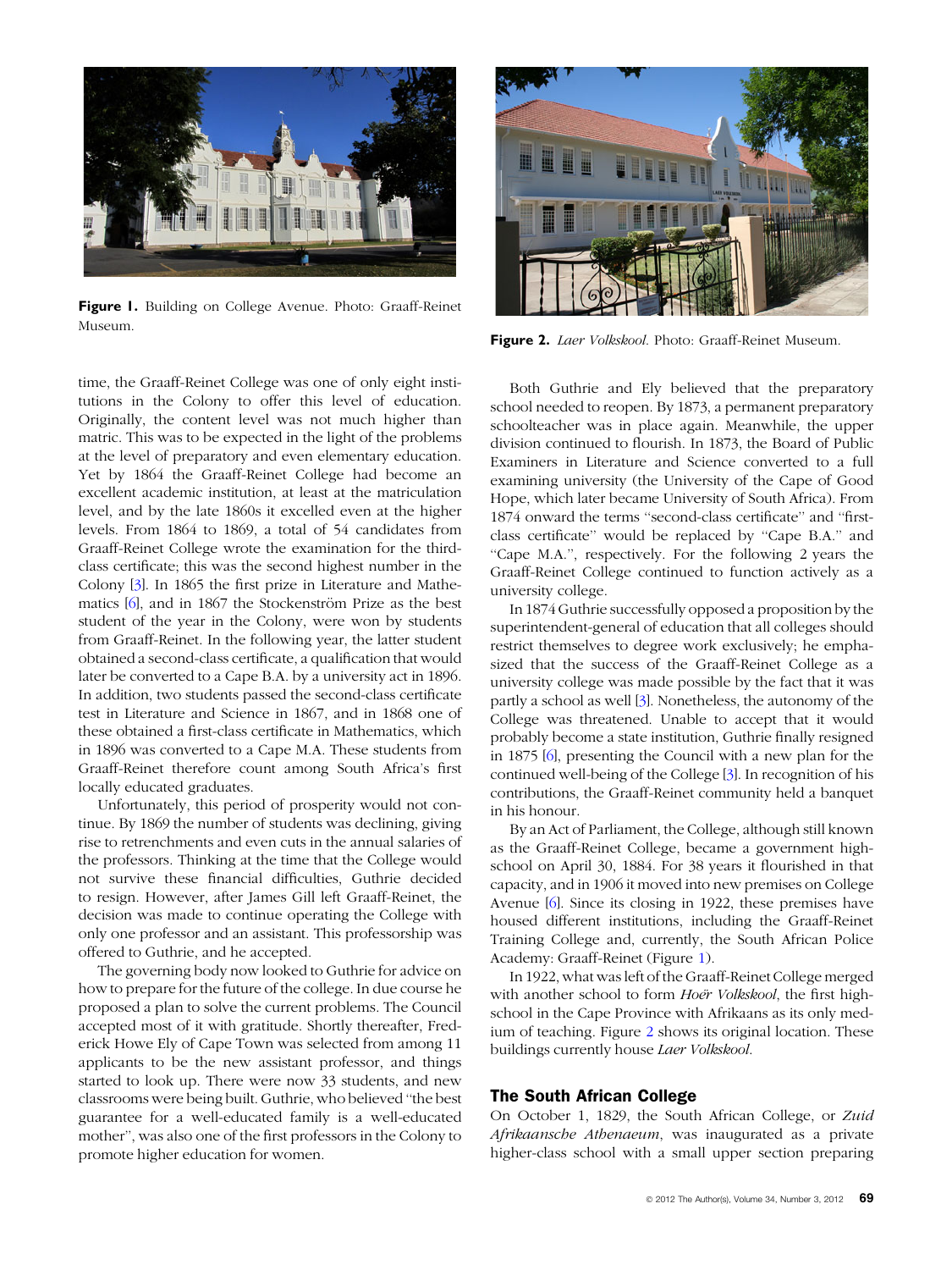

Figure 3. The Egyptian Building. Photo: NASA [[7](#page-8-0)](a).

students for university entrance, with emphasis on science and literature. Funds were raised by public subscription (shareholders), and fees were paid by parents. In 1918, by act of Parliament, the college formally became the University of Cape Town [[8\]](#page-8-0).

Guthrie was Professor of Mathematics at the South African College from November 1, 1878, until he retired on January 31, 1899 because of ill health  $[7]$  $[7]$ (c). The College had first been housed in the Orphan House on Long Street, but before Guthrie's time it moved to what is presently known as the Hiddingh Campus of the University of Cape Town off Orange Street in the Gardens district of Cape Town. The first College building, the so-called Egyptian Building, was erected between 1839 and 1841; it remains unaltered today (Figure 3).

When Guthrie joined the faculty, the College was hardly more than a higher-class school with a small upper section preparing students for the degree examinations of the University of the Cape of Good Hope. The Departments of Classics and Mathematics were both overloaded with hours and work. Guthrie's teaching load became even heavier with the introduction of a separate intermediate class in mathematics in 1883, but the Council could not afford an assistant for him (Figure  $4$ ).

Figure  $5$  shows the Old Slave Lodge<sup>1</sup> on the South African College campus. This building housed the Departments of Mathematics and History after 1872. Today it is known as the Quad Building.

Francis Guthrie played an active part in the affairs of the College and was the secretary of the Senate (there being no registrar then) in 1887, 1891, and 1894 [\[8\]](#page-8-0). He did not lecture, but gave personal tuition to his students, going to much trouble to help them [\[4\]](#page-8-0). He also did some examining work for the University of the Cape of Good Hope. In June 1891, Guthrie wrote to Bolus in Madeira: ''I am just on the eve of a long month's incessant work, in the form of some 1600 examination papers, for the School elementary. The prospect is not very cheering, but I must get through it."[\[2\]](#page-8-0). An assistant in Mathematics was appointed for him in 1895, but he was also an assistant in French.



Figure 4. Professor Francis Guthrie. Courtesy of Allen John Guthrie.

The first female students entered the College in 1886. In 1895, the Governor's Prize, for general proficiency in all departments, was awarded to one of Guthrie's students, Nellie Brown Muir, eldest daughter of Dr Thomas Muir, the third superintendent-general of education of the Cape Colony. In 1897, she became the first woman to win the Gold Medal for Science. Thomas Muir was one of the greatest organisers and reformers in the history of Cape education. Most of his more than 320 papers were on determinants and allied subjects, and his magnum opus was a five-volume work entitled The Theory of Determinants in the Historical Order of Development (London, 1890–1930) [\[8\]](#page-8-0).

# Guthrie's Projects

Guthrie was passionately involved in several different projects. In Graaff-Reinet these included serving on the fundraising committee, which led to the founding of the Midland Hospital in 1877, and helping to administer the finances of St James's Church [[6\]](#page-8-0). He also collected the earliest rainfall statistics in Graaff-Reinet [\[4\]](#page-8-0).

Figure [6](#page-4-0) shows the present Old Library Museum on Church Street. This building, which is an extension of the old building, served the town as its library from 1847 until 1981. As a director of the library from 1861 to 1875, Guthrie organised series of lectures as a source of income for the library and developed the library into a cultural centre. These series included seven lectures on astronomy by Rev. George Brown, ten lectures on botany by Guthrie himself, and a

<sup>1</sup> The Slave Lodge in Figure [5](#page-4-0) should not be confused with the better known Old Slave Lodge in Adderley Street, Cape Town.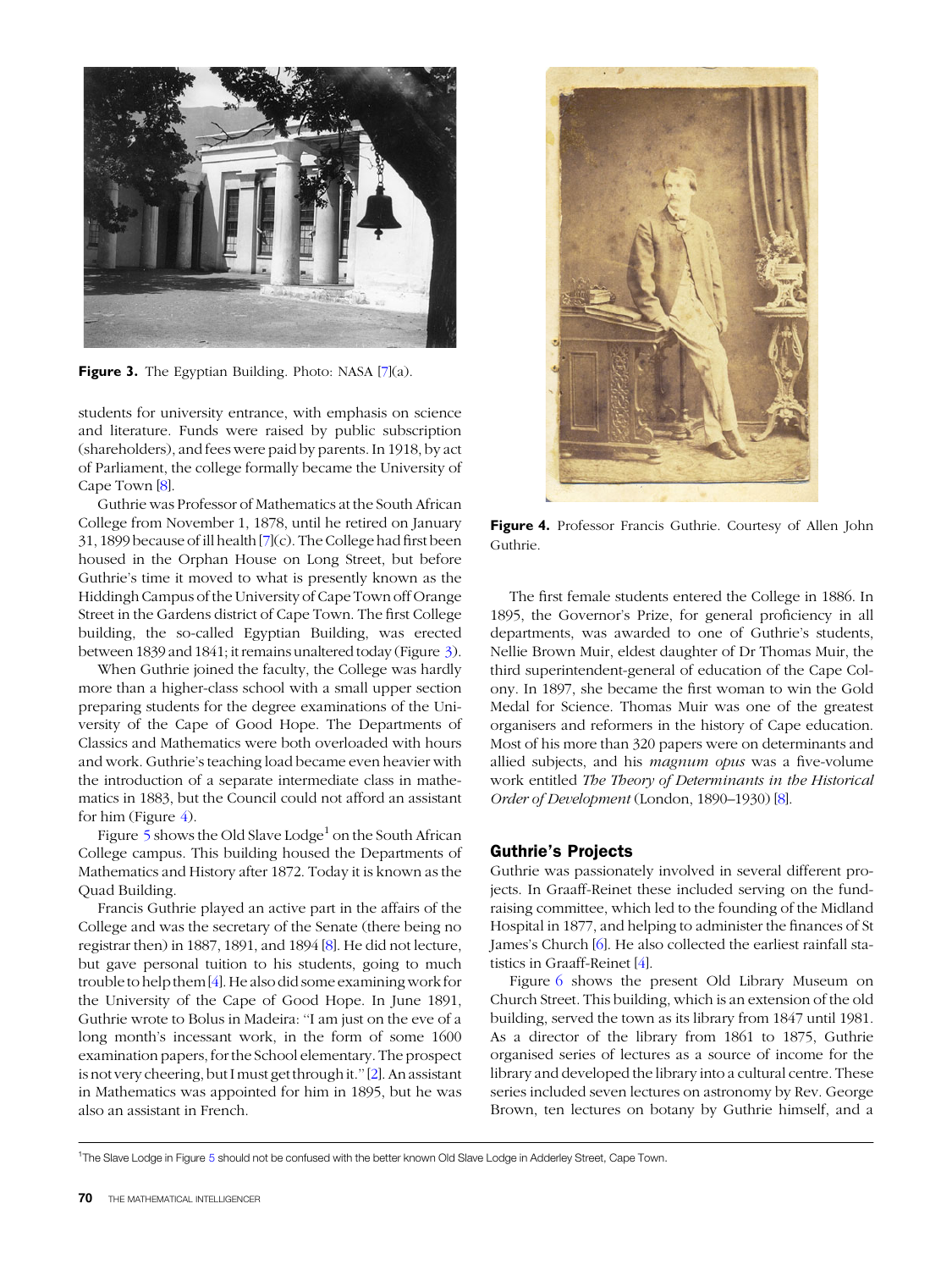<span id="page-4-0"></span>

Figure 5. Old Slave Lodge, South African College. Photo: NASA [\[7\]](#page-8-0)(b).



Figure 6. The Old Library Museum. Photo: Graaff-Reinet Museum.

lecture on chemistry by Guthrie's brother, Frederick, who visited Graaff-Reinet from Mauritius.

Figure 7 shows the library, sketched by L. Röhlin, c1855. The building to the left of the library is St James's Church on Somerset Street. This is the oldest church building in Graaff-Reinet still in use as a church [\[6](#page-8-0)].

Guthrie was also responsible for the planning of a route over the unchartered terrain of the Sneeuberge (Snow Mountain) for the railway that would be built through Graaff-Reinet [\[1](#page-8-0)]. There were important reasons for the introduction of such a railway line: the dangerous state of the existing roads, the transport of bales of wool, and later also as a communication link with Kimberley after the discovery of diamonds. Guthrie and Bolus were enthusiastic supporters of railway development in the Midlands [\[6\]](#page-8-0). When the agitation for a railway from Port Elizabeth to Graaff-Reinet was at its height (1871–1873), Guthrie fervently supported themidland



Figure 7. Sketch of library and St James's Church [[6](#page-8-0)].

route, convincing a party of friends to climb the neighbouring mountains and to find the best pass over the Sneeuberge. Their route was adopted and the line was later extended to Middelburg.

Another ambitious project Guthrie undertook was to design a flying machine. Like other people of the time, he thought one needed to study birds, and he studied the wings and proportions of different birds brought to him by his students [[1\]](#page-8-0).

Finally, he was intensively involved in irrigation planning in Graaff-Reinet. A dam had been contemplated as early as 1844, and interest in matters of irrigation was again sparked in 1862 when Colonial Engineer Woodford Pilkington presented a lecture on the possibilities of a waterworks scheme. Because of the financial depression in the Colony, these ideals were not realised until the drought in 1865 led to the discovery that strong undercurrents of water, more than 900 litres of pure, clean water per minute, could be obtained by digging in the bed of the Sundays River: the gravel and stones of the river formed a natural filter. The problem was to devise an economical method by which these water currents could be raised. By 1875, the Graaff-Reinet Municipality started to devote serious attention to the development of a waterworks scheme, offering a prize of fifty pounds for the best plan for two dams in the Sundays River. Guthrie's plan, submitted with architect Sidney Stent, received much attention (Figure [8\)](#page-5-0).

Guthrie explained in their proposal that the water was to be drawn off underground and would naturally flow into town through subterranean furrows, which would not be endangered by floods. Tap water to houses would be provided via a reservoir on Magazine Hill, to which river water was to be pumped. Irrigation water was to be diverted into a furrow that would take it directly to town. But the citizens were not prepared to spend money on this kind of venture, and Guthrie's planwas rejected, though the use of unpurified furrow water for domestic purposes was the main cause of the high infant mortality rate in the 1860s. The waterworks scheme eventually introduced by Colonial Hydraulic Engineer John G. Gamble in 1880 was, in fact, to a large extent based on the scheme of Guthrie and Stent [[6](#page-8-0)] (Figures [9](#page-5-0), [10](#page-5-0)).

Guthrie was also a founder and executive member of the South African Philosophical Society (later the Royal Society of South Africa), a member of the Cape Meteorological Commission, and for many years an examiner for the University of the Cape of Good Hope [[4](#page-8-0)].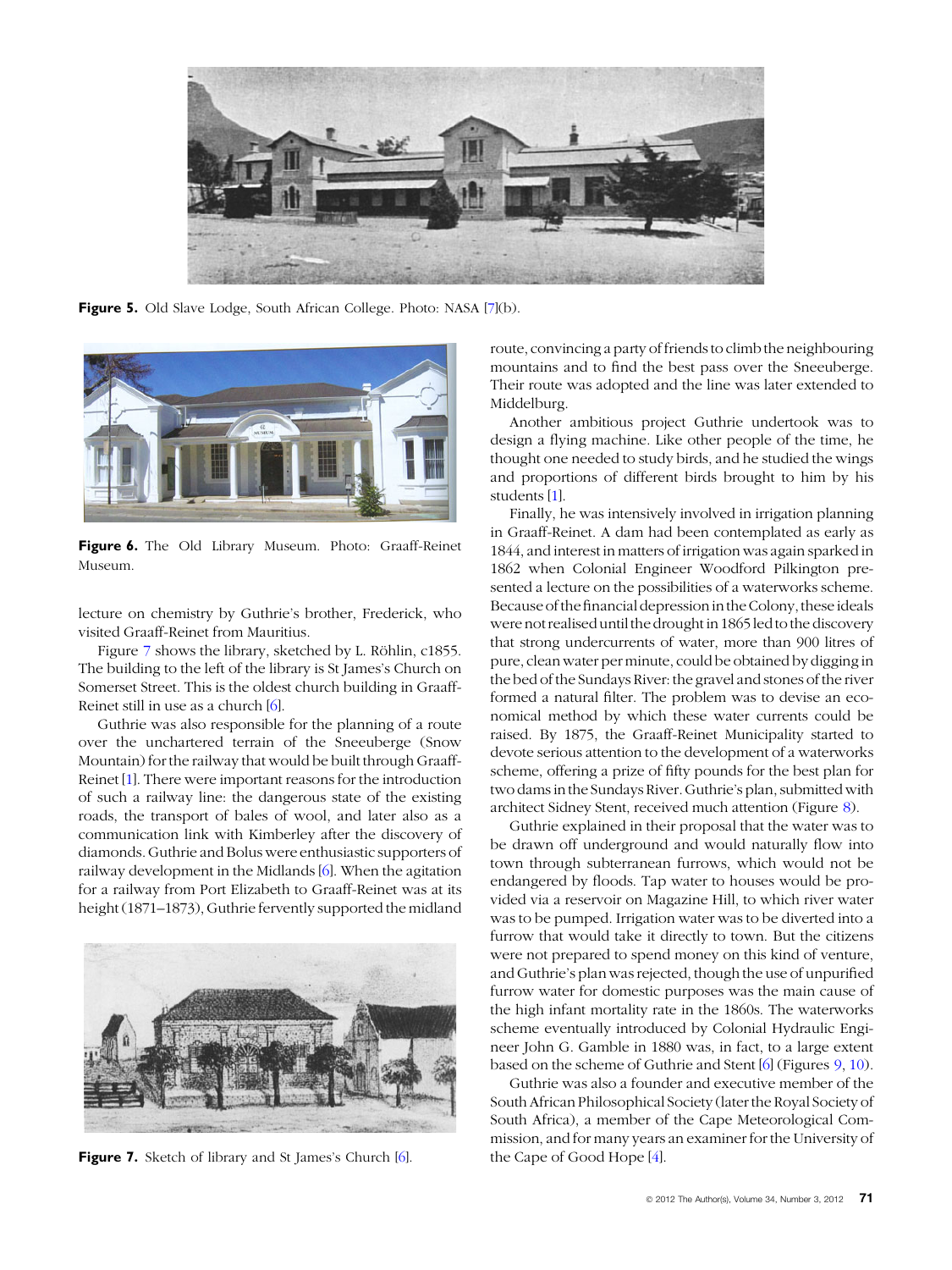<span id="page-5-0"></span>

Figure 8. The irrigation scheme of Guthrie and Stent [\[6\]](#page-8-0).



Figure 9. Laying of the water pipeline from Mackie's Pit, 1883. Photo: Graaff-Reinet Museum.



Figure 10. Construction of the Mackie's Pit culvert, 1884. Photo: Graaff-Reinet Museum.

#### Amateur Botanist

In London, Guthrie had attended the lectures of the botanist John Lindley, and in Graaff-Reinet he lectured on botany often. These lectures inspired Harry Bolus, who would later become a celebrated botanist [[2](#page-8-0)]. Bolus paid tribute to Francis Guthrie as the man who had taught and advised him in his botanical research, and he named a monotypic plant genus after him. This is the genus Guthriea Bolus, presently on the



Figure 11. Guthriea capensis Bolus, 1873. Photograph by Peter Weston, March 2006. (Courtesy of Vincent Ralph Clark, Rhodes University, Grahamstown.)

Red List of SouthAfrican Plants. In 1873 Bolus discovered this plant in the grassland on Nardousberg, which at the time was known as Gnadouw-Sneeuwbergen, 40 km east of Graaff-Reinet [[2](#page-8-0)] (Figure 11).

About the time of his trip to Kew in 1876, Bolus began to take a special interest in the Orchidaceae; he named Orchidaceae – Satyrium guthriei Bolus (1893) after Guthrie [\[2\]](#page-8-0). Together they elaborated the intricate genus Erica. They met at each other's houses on Sunday afternoons to discuss scientific and literary subjects, and from private correspondence between them while Bolus was in England, we obtain some idea of their wide reading [[7](#page-8-0)](e). Their work on the Ericas appears on pages 1–315 in Volume IV of W. H. Harvey, O. W. Sonder, and W. T. Thiselton-Dyer's Flora capensis [[2](#page-8-0), [9\]](#page-8-0). Before his death, Guthrie had accumulated an extensive collection of the Cape Peninsula flora. His widow presented his herbarium to the South African College Botany Department, which at that time had no home of its own, but later was transferred to the Botany Department of the University of Cape Town. There are 14 plant species named after Guthrie; Figure [12](#page-6-0) shows one of them.

When Guthrie died in 1899, Harry Bolus recorded in his diary, ''Francis Guthrie my dear Friend, counsellor, teacher,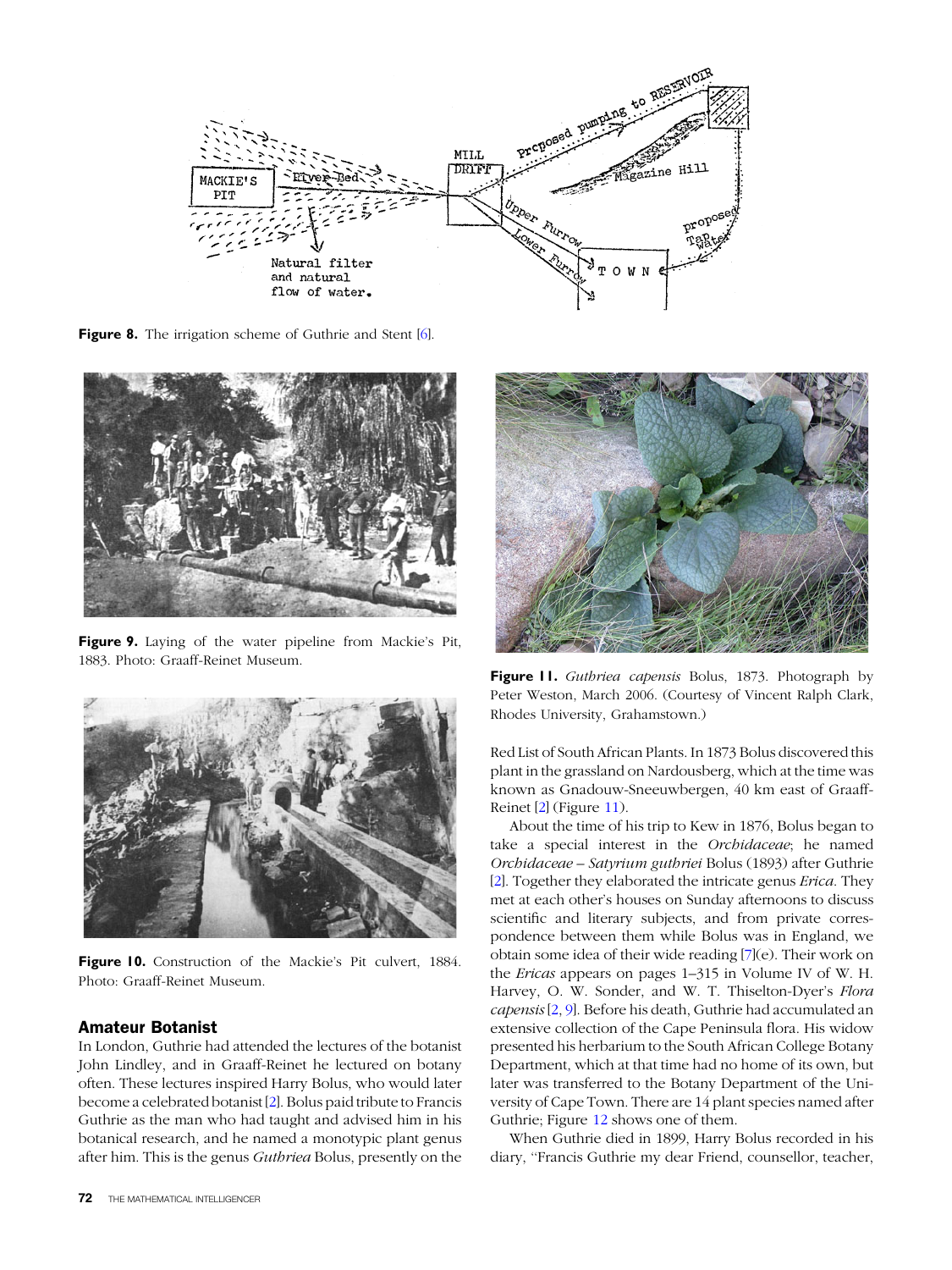<span id="page-6-0"></span>

Figure 12. Gladiolus guthriei F Bolus (1917). Photo: Cameron McMaster.

companion and close intimate friend (without break since 1861) died at 11 p.m. at his house.'' [[2\]](#page-8-0). Guthrie was buried in the graveyard of the St Thomas's Anglican Church at the corner of Camp Ground and Sandown Roads, Rondebosch [\[4\]](#page-8-0). This graveyard was converted to secular use in 1976, and the inscriptions from the monuments in the graveyard were recorded in the Memorial Book that can be seen in the Church. Guthrie's inscription in this book reads: ''In loving memory of Francis Guthrie, B.A. LL.B, born 22.1.1831 died 19.10.1899.'' The remains were reburied in the Garden of Remembrance next to the Church in late 1976 (Figures 13, 14).

William Ritchie, Professor of Classics and Guthrie's colleague at the South African College, described Guthrie in [[8](#page-8-0)]: ''Kindly and warmhearted, full of quiet humour, hard-working and unassuming, Professor Guthrie has left a warm niche in the hearts of his colleagues and his old pupils. He was somewhat of the old school in his teaching, believed little in lecturing and much in personal tuition, and was ready to spend any time and pains on those who wished to learn. In any tangle or difficulty, such as concocting a College timetable out of innumerable conflicting claims, he was the one invariably appealed to, and his unfailing good humour and patience generally succeeded in unravelling hard knots. He had wide interests beyond his immediate work, was a great reader, and made a special hobby of botany in which he did a large amount of valuable work.'' (Figure 15)



Figure 13. St Thomas's Church. Photo: Pieter Maritz.



Figure 14. Monument in the Garden of Remembrance. Photograph by Pieter Maritz. The inscription reads: ''Here lie those first buried in the St Thomas Cemetery 1855 to 1924 and reburied here in 1976.''



Figure 15. Prof. and Mrs Guthrie, painted by their daughter Louise. Courtesy of Allen John Guthrie.

# Guthrie's Publications

1. The Laws of Magnitude, or The Elementary Rules of Arithmetic and Algebra demonstrated. Trübner & Co., Paternoster Row, London, pp. 182, 1870.

This mathematics textbook was completely different from the ordinary algebra textbooks of the time. Apparently, the main motivation for the writing of this book was Guthrie's conviction that the elementary laws of magnitude should undergo a thorough metaphysical revision. In addition, he felt that the ''reasons'' for the rules of arithmetic presented in the usual textbooks were unsatisfactory, because they were rather illustrations than proofs, and often not completely logical. Moreover, since the written examinations (which had been in place since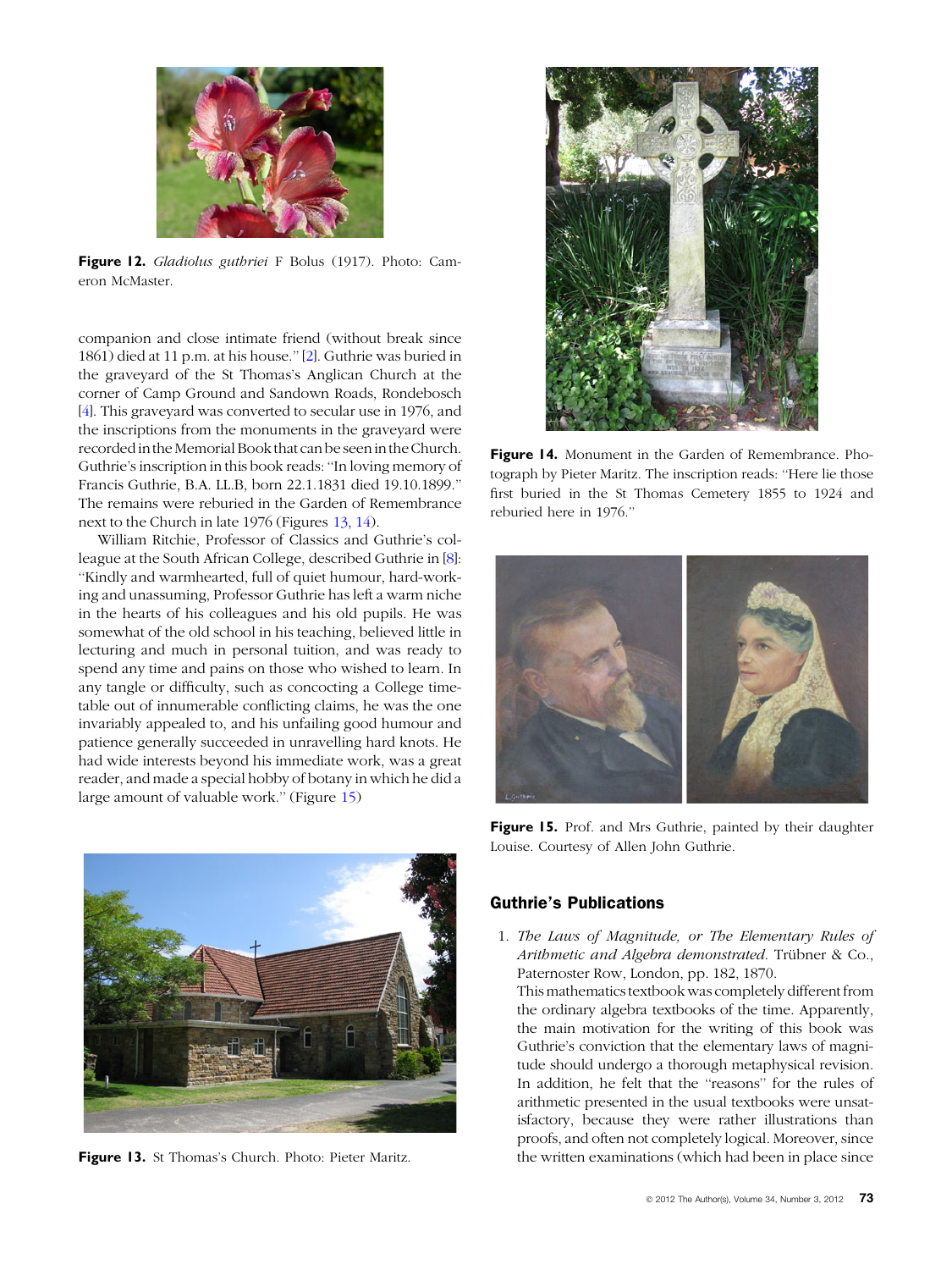

Figure 16. Front page of Guthrie's textbook for schools.

1850) began to contain theoretical questions, the teachers could not continue just to drill their pupils in the mechanical operations of computation, creating a difficulty that this book would try to address.

Some of the features of Guthrie's book were the separation of the various steps of reasoning into distinct propositions and the appearance of both algebraic and verbal statements, which were supposed to remove any danger of ambiguity. It was Guthrie's hope that his book would enable the more advanced students to come to a correct understanding of the theoretical parts of elementary mathematics (Figure 16).

2. On the square root of minus one. The Philosophical Magazine, April 1870.

Although the need for the use of the concept of the square root of  $-1$  was firmly established among mathematicians of the time, they still regarded the symbol ematicians of the time, they sulf regarded the symbol  $\sqrt{-1}$  with suspicion. Guthrie, in particular, was of the opinion that the justifications given for the use of the symbol at the time were extremely unsatisfactory. In conjunction with his effort to put the laws of abstract magnitude on a simpler elementary footing, in this paper Guthrie extended the definition of the concept of a power, introduced a new symbol, and showed that every power, introduced a new symbol, and showed that every<br>result ordinarily deduced by means of the symbol  $\sqrt{-1}$ could readily be demonstrated using the new symbol.

3. Continuous Girders, Arched Ribs, and Tension Circles. Transactions of the South African Philosophical Society, Volume I, Part VII, 1877–1878, 127–145 (67–85). (Error in page numbering.)

The subject of continuous girders became important with the introduction of railways, where a continuous girder is one that is supported on piers at intervals between the abutments,andisthusdividedintotwoormorespans.The calculation of the strains (distortions of the form of an imperfectly rigid body) and the stresses (forces tending to produce strains) of such a girder is an important process in engineering. The calculation of these strains and stresses had previously been perceived to present certain difficultiesinthecaseofcontinuousgirders.Inthispaper,Guthrie showed that this was not the case, and that the effect of continuity in altering the strains and stresses of the separate spans could in fact be found using only elementary arithmetic.

4. The Heat of the Sun in South Africa. Transactions of the South African Philosophical Society, Volume I, Part VII, 1877–1878, 45–50.

During the months of September and October in 1868, between 10:00 and 15:00, Guthrie conducted several experiments by which he sought to determine what resources of mechanical power were contained in the radiant heat of the sun in South Africa. Although there were at that time still difficulties in converting the sun's heat into mechanical power, Guthrie was of the opinion that they would certainly be overcome in due course. His results can be summarized as follows: (1) Every square yard (0.84 square meters) of sunshine (meaning the amount of sunshine that falls perpendicularly on a square yard of surface), as long as the sun is not too near the horizon, is equivalent to about one horsepower (0.75 kW). (This implies that in the sun's heat on a few square kilometres of the surface of the Colony a source of power greater than the whole steam power of Great Britain could be found.) (2) The sun's heat can be collected without reflection or refraction at a temperature that will allow a very large percentage of it to be converted into work.

5. On the free rotation of a rigid body. Transactions of the South African Philosophical Society, Volume II, Part II, 1879–1880, 79–85.

Guthrie mentioned four principal cases of free rigid rotation: (i) when the three principal axes are equal; (ii) when two are equal and less than the third; (iii) when two are equal and greater than the third; and (iv) when all are unequal. In the first three, the problem was completely solved. The fourth led to the solution of elliptic integrals and can only be considered as solved insofar as these integrals are tabulated.

6. On the subjective causes of evolution as illustrated by the geographical distribution of plants. Transactions of the South African Philosophical Society, Volume V, Part II, 1886–1889, 275–294.

The only subjective element of evolution that Darwin expressly recognised was that of hereditary influence, but, according to Guthrie, Darwin did not seem to deny the possibility of the existence of other subjective tendencies. Guthrie's object in this paper was to enquire how far the geographical distribution of plants and other organisms on the earth's surface throws light on this question. Guthrie concluded his paper by mentioning